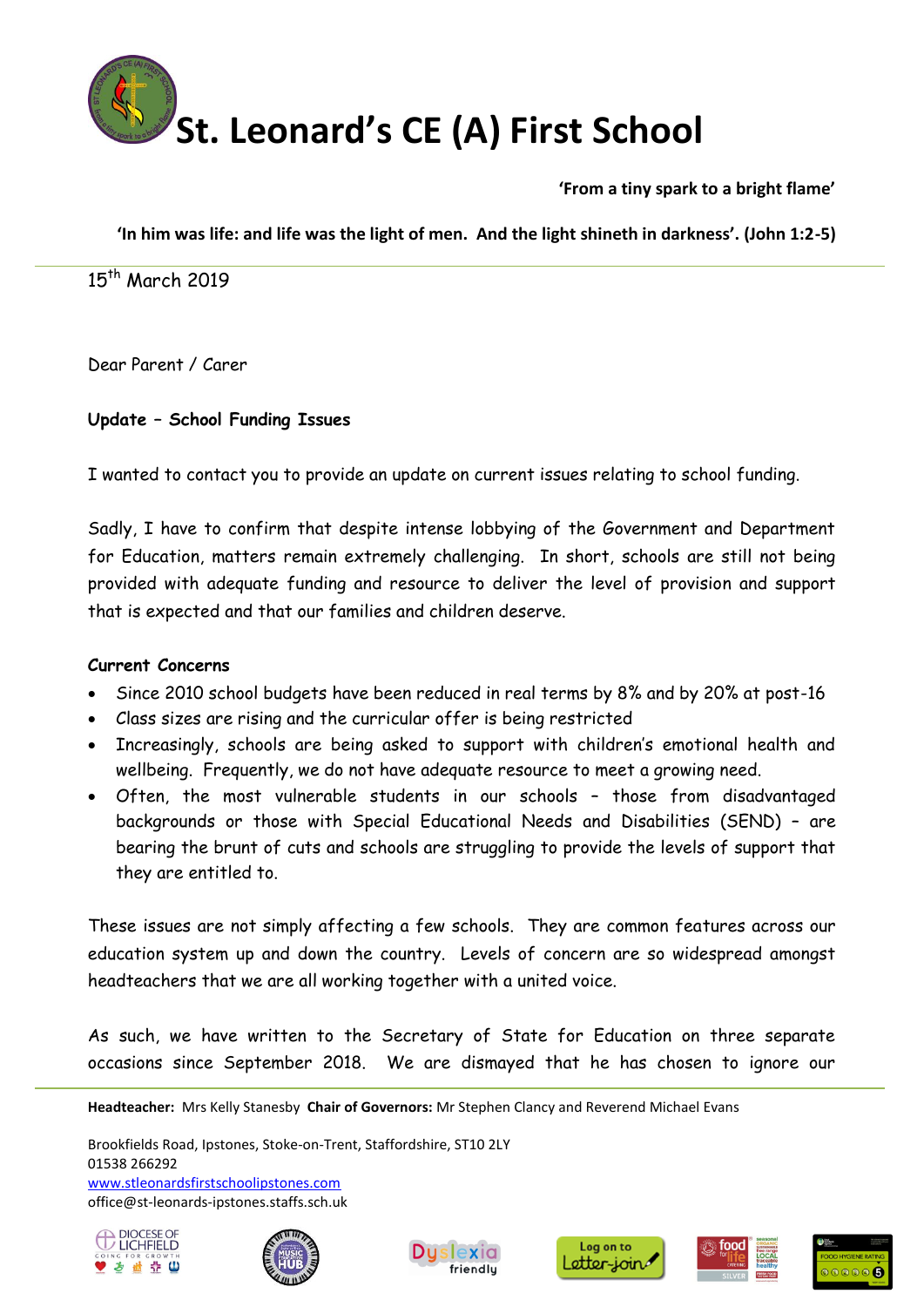

## **St. Leonard's CE (A) First School**

**'From a tiny spark to a bright flame'**

**'In him was life: and life was the light of men. And the light shineth in darkness'. (John 1:2-5)**

communications and repeated requests to meet. On 13 December 2018, we were informed by a junior civil servant that **"I am afraid that, on this occasion, the Secretary of State and the Minister of State must decline your offer to meet. I hope you will understand that their time is heavily pressurised and their diaries need to be prioritised according to ministerial, Parliamentary and constituency business."**

Given the seriousness of the current school funding crisis and the impact upon schools, children and families, head teacher colleagues and I, believe that this approach is entirely illjudged. On 14 January 2019, we wrote again to the Secretary of State for Education asking that he reconsider meeting with representative head teachers. Six weeks later, this request was declined once more: **"As I'm sure you will appreciate, both their diaries are very full and they are unable to accept your kind offer at this time."** Thousands of head teachers simply do not understand what issues could be seen as more important than the ones we are raising on behalf of schools, children and families.

In September 2018, over 2000 headteachers campaigned at Westminster in order to underline the seriousness of the current situation. This action was unprecedented.

The 'Worth Less?' campaign group now comprises 64 Local Authorities and Boroughs, covering thousands of schools and millions of families. This gives a clear indication of the levels of concern felt by reasonable and moderate head teachers in England.

We continue to recognise that there is not a 'bottomless pit' of money and also acknowledge that many local MPs from across the political spectrum are taking a supportive approach. We must make clear, however, that the current response from the Department for Education is inadequate.

**Headteacher:** Mrs Kelly Stanesby **Chair of Governors:** Mr Stephen Clancy and Reverend Michael Evans

Brookfields Road, Ipstones, Stoke-on-Trent, Staffordshire, ST10 2LY 01538 266292 www.stleonardsfirstschoolipstones.com office@st-leonards-ipstones.staffs.sch.uk